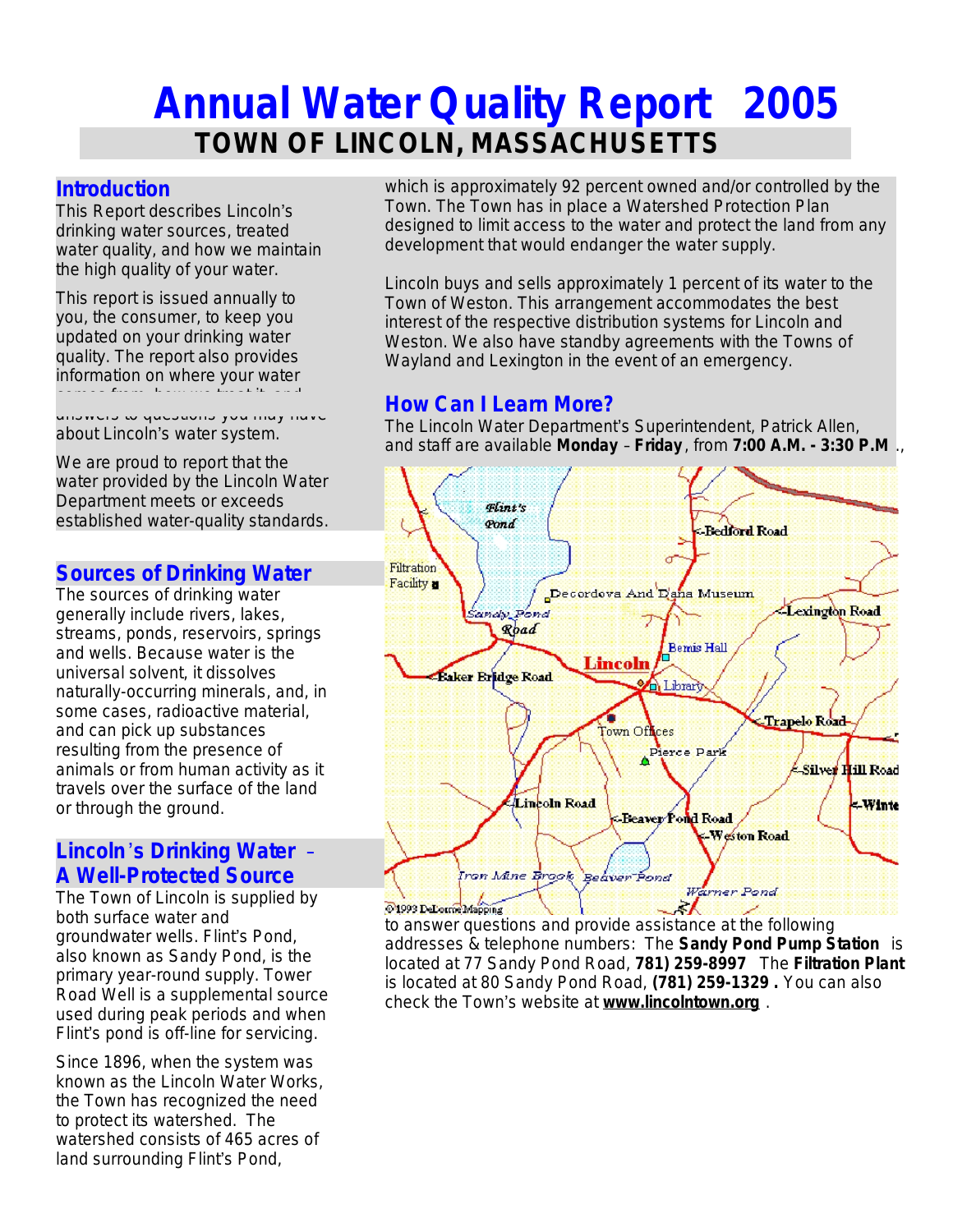#### **Source Water Assessment & Protection**

The Source Water Assessment & Protection (**SWAP**) Program, established under the federal Safe Drinking Water Act, requires every state to: inventory land uses within the recharge areas of all public water supply sources; assess the susceptibility of drinking water sources to contamination from these land uses; and publicize the results to provide support for improved protection. You can download a copy of the Lincoln SWAP Report from the DEP web-site at **[www.mass.gov/dep/brp/dws.swap](http://www.mass.gov/dep/brp/dws.swap)** or call the Lincoln Water Department at (781) 259-1329.

#### **Cross Connection/Distribution System Protection**

All backflow prevention devices were tested and approved in 2005.

## **Water Rates**

The Lincoln Water Department is in the final stages of resolving an Administrative Consent Order (N.E.- 03-F00) with the D.E.P. In the fall of 2004, the Water Dept. implemented a two-tiered water rate structure as part of the A.C.O. The first 58,000 gallons of usage is billed at \$4.83 per 1000 gallons;

usage over 58,000 gallons is billed at \$7.25 per 1000 gallons.

## **For Your Health**

In order to ensure that tap water is safe to drink, EPA prescribes regulations that limit the amount of certain contaminants in water provided by public water systems. FDA regulations establish limits for

contaminants in bottled water that must provide the same protection for public health.

## **Information About Drinking Water**

Drinking water, including bottled water, may reasonably be expected to contain at least small amounts of some contaminants. The presence of contaminants does not necessarily indicate that water poses a health risk. However, some people may be more vulnerable to contaminants than the general population. Immuno-compromised persons, such as persons with cancer undergoing chemotherapy, persons who have undergone organ transplants, people with HIV/AIDS or other immune system disorders, some elderly, and infants can be particularly at risk from infections. These people

should seek advice about drinking water from their health care provider. More information about contaminants and potential health effects can be obtained by calling the EPA's Safe Drinking Water Hotline (1-800-426-4791). Lincoln's Public Water System I.D. # is: **3157000**.

Contaminants that can be present include:

- · *Microbial contaminants,* such as viruses and bacteria, which may come from septic systems and wildlife.
- · *Inorganic contaminants*, such as salts and metals, which can be naturally occurring or result from urban storm water runoff, industrial or domestic wastewater discharges.
- · *Pesticides and herbicides,* which may come from a variety of sources such as agriculture, urban storm water runoff and residential uses.
- · *Organic chemical contaminants*, including synthetic and volatile organic chemicals, which are byproducts of industrial processes and petroleum production, and can also come from gas stations, urban storm water runoff, and septic systems.
- · *Radioactive contaminants*, may be naturally occurring or be the result of oil and gas production and mining activities.

## **Lincoln Water Commission**

- ∙ Andrew Hall III: Chairman
- ∙ Dr. Andrew Cole
- ∙ Buckner Creel The Lincoln Water Commission meets at the Sandy Pond Pump Station on the second
- Tuesday of each month at 7:30 A.M.

#### **Water Conservation**

The Town has increased its public education and awareness efforts to strengthen on-going efforts to conserve water. Typically, summer consumption is 1-1/2 times the winter consumption baseline. As we all prepare for the upcoming summer season, the Lincoln Water Department would like to remind everyone of the need for water conservation so we can preserve this natural resource and save you money at the same time.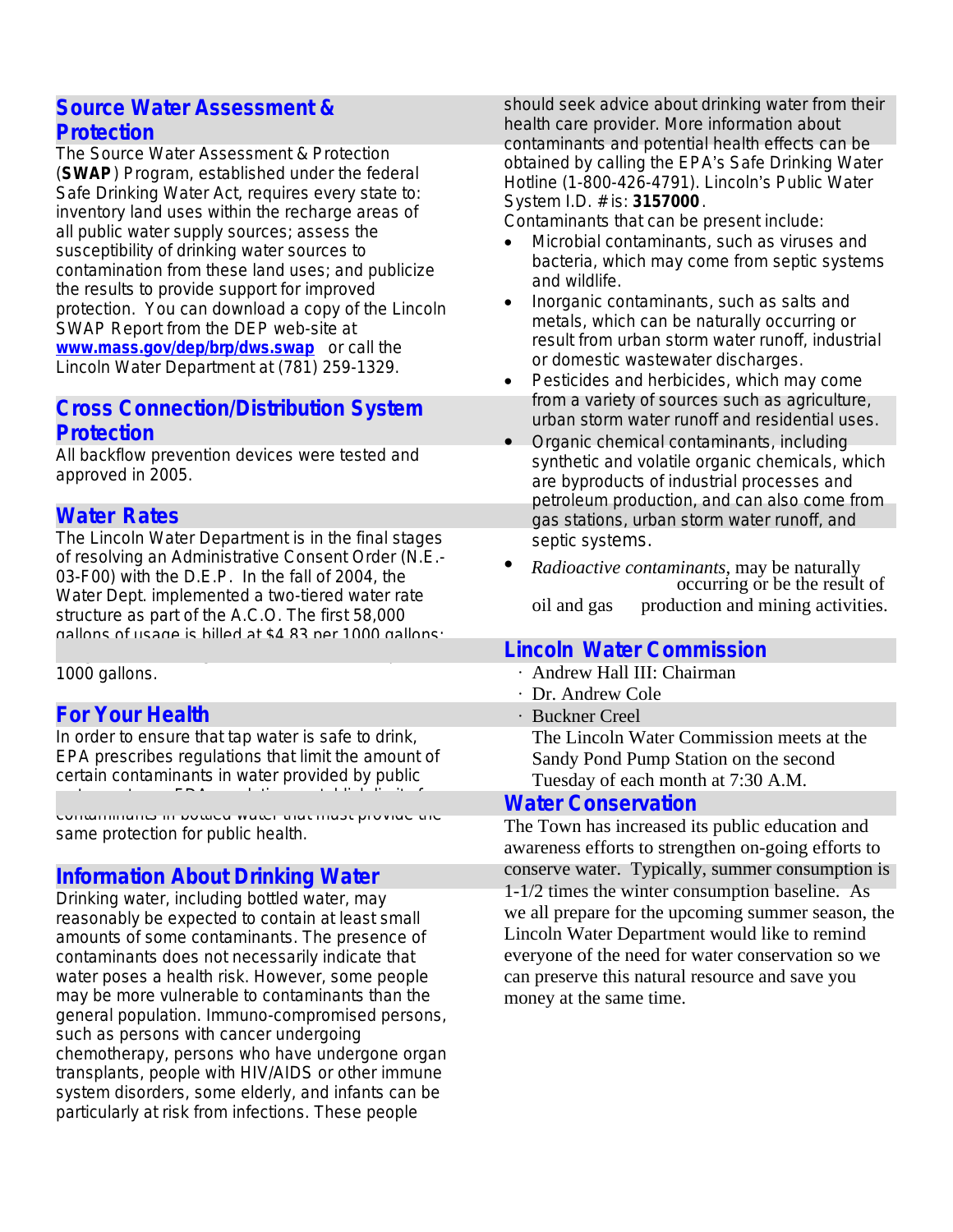#### **Treated Water Quality**

Listed in the table below are substances detected in Lincoln's drinking water during 2005. There are more than 50 other substances for which we tested that were *not* detected in our water during 2005. The presence of contaminants in drinking water does not necessarily indicate that the water poses a health risk.

| or contaminanto in unimitiu                                                     | <b>Highest Level</b><br><b>Allowed (MCL)</b> | <b>Mater about not necessainly indicate that the Mater poses a health now.</b><br><b>Ideal Goal</b><br>(MCLG) | <b>Highest</b><br><b>Detected</b><br>Level | <b>Range of</b><br><b>Detected</b><br><b>Levels</b> | <b>Source of</b><br><b>Contamination</b>                                     |  |  |  |  |
|---------------------------------------------------------------------------------|----------------------------------------------|---------------------------------------------------------------------------------------------------------------|--------------------------------------------|-----------------------------------------------------|------------------------------------------------------------------------------|--|--|--|--|
| <b>Regulated for Source Water or After Treatment</b>                            |                                              |                                                                                                               |                                            |                                                     |                                                                              |  |  |  |  |
| Nitrate (ppm) Tower Rd. Well<br>Nitrate (ppm) Flint's Pond                      | 10<br>10                                     | 10<br>10                                                                                                      | .66<br>.40                                 | $.66 - 66$<br>$.40 - .40$                           | Runoff from fertilizer use;<br>septic systems                                |  |  |  |  |
| Nitrite (ppm) Tower Rd. Well<br>Nitrite (ppm) Flint's Pond                      | 1<br>1                                       | 1<br>1                                                                                                        | ND.<br><b>ND</b>                           | <b>ND</b><br><b>ND</b>                              | Runoff from fertilizer use;<br>septic systems                                |  |  |  |  |
| Turbidity (NTU)                                                                 | .30                                          | <b>NA</b>                                                                                                     | .145                                       | $.023 - .145$                                       | Natural sediment; soil runoff                                                |  |  |  |  |
| Barium (ppm)                                                                    | $\overline{2}$                               | $\overline{2}$                                                                                                | <b>SNR</b>                                 | <b>SNR</b>                                          | Erosion of natural deposits<br>(Source water)                                |  |  |  |  |
| <b>Regulated in the Distribution System (DS)</b>                                |                                              |                                                                                                               |                                            |                                                     |                                                                              |  |  |  |  |
| <b>Total Trihalomethanes</b><br>(TTHMs)(ppb)                                    | 80                                           | 0                                                                                                             | 69.8                                       | $38.0 - 69.8$                                       | By-product of drinking water<br>chlorination                                 |  |  |  |  |
| Haloacetic Acids (HAA5) (ppb)                                                   | 60                                           | 0                                                                                                             | 33.4                                       | $33.4 - 42.4$                                       | By-product of drinking<br>chlorination                                       |  |  |  |  |
| Di (2-ethylhexyl) phthalate (ppb)                                               | 6                                            | 0                                                                                                             | ND.                                        | <b>ND</b>                                           | Discharge from rubber &<br>chemical factories                                |  |  |  |  |
| Total Coliform (colonies/100 ml;<br>number of positive samples in<br>one month) | < 5% positive<br>samples per<br>month        | 0                                                                                                             | $\mathbf 0$                                | 0                                                   | Naturally present in the<br>environment                                      |  |  |  |  |
| <b>Regulated at the Consumer's Tap</b>                                          |                                              |                                                                                                               |                                            |                                                     |                                                                              |  |  |  |  |
| Lead (ppb)                                                                      | $AL = 15$                                    | 0                                                                                                             | .001                                       | $0 - .001$                                          | Corrosion of household<br>plumbing systems                                   |  |  |  |  |
| Copper (ppm)                                                                    | $AL = 1.3$                                   | $\mathbf{1}$                                                                                                  | .05                                        | $.02 - .05$                                         | Corrosion of household<br>plumbing systems                                   |  |  |  |  |
| Fluoride (ppm)                                                                  | $\overline{4}$                               | 4                                                                                                             | 1.30                                       | $0.82 - 1.30$                                       | Erosion of natural deposits;<br>water additive that promotes<br>strong teeth |  |  |  |  |
| Arsenic (ppb)                                                                   | 10                                           | <b>NA</b>                                                                                                     | < 0.194                                    | $ND - <0.194$                                       | Erosion of natural deposits;<br>runoff from orchards                         |  |  |  |  |
| Asbestos (MFL)                                                                  | $\overline{7}$                               | $\overline{7}$                                                                                                | <b>ND</b>                                  | <b>ND</b>                                           | Decay of Asbestos Cement<br>Water Mains; erosion of<br>natural deposits      |  |  |  |  |
| <b>Unregulated Contaminants</b>                                                 |                                              |                                                                                                               |                                            |                                                     |                                                                              |  |  |  |  |
| Chloroform (ppb)                                                                | <b>NR</b>                                    | <b>NR</b>                                                                                                     | 64                                         | ND - 64                                             | By-product of drinking water<br>chlorination                                 |  |  |  |  |
| Bromodichloromethane (ppb)                                                      | <b>NR</b>                                    | <b>NR</b>                                                                                                     | 9                                          | $ND - 9$                                            | By-product of drinking water<br>chlorination                                 |  |  |  |  |
| Dibromochloromethane (ppb)                                                      | <b>NR</b>                                    | <b>NR</b>                                                                                                     | 0.8                                        | $ND - 0.8$                                          | By-product of drinking water<br>chlorination                                 |  |  |  |  |
| Sodium (ppm)                                                                    | <b>NR</b>                                    | <b>NR</b>                                                                                                     | 18.1                                       | $8.4 - 18.1$                                        | Widely present in natural<br>waters (Source Water)                           |  |  |  |  |